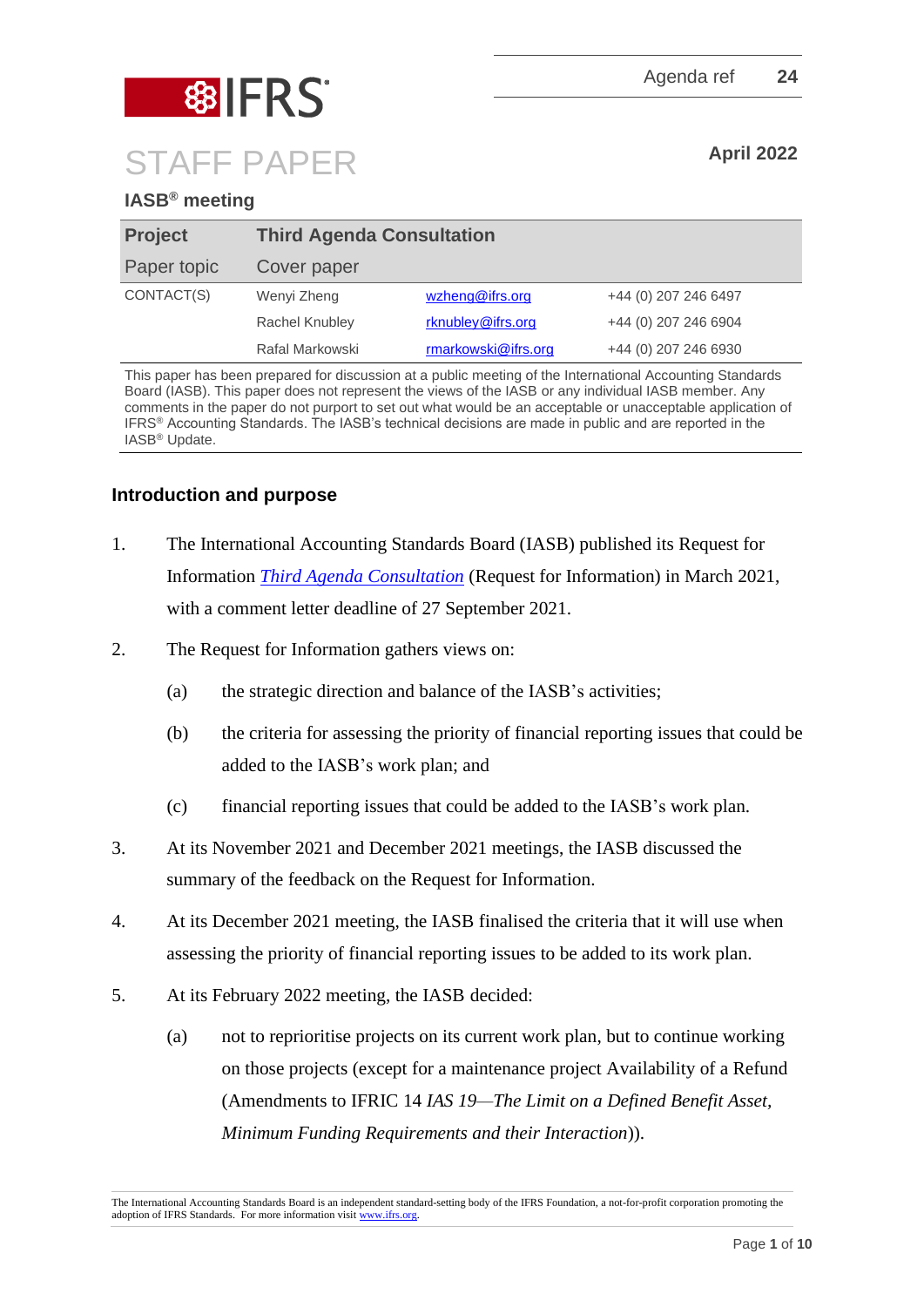- (b) to begin no new activities within the current scope of its work.
- (c) to leave its current level of focus on its main activities largely unchanged but to:
	- (i) slightly increase the current level of focus on digital financial reporting; and
	- (ii) slightly increase the current level of focus on understandability and accessibility of Accounting Standards, which will indirectly support consistent application of Accounting Standards.

As a result, there will be a slight decrease in the current level of focus on new Accounting Standards and major amendments to Accounting Standards.

- 6. At its March 2022 meeting, the IASB discussed new financial reporting issues to be added to the IASB's work plan for 2022 to 2026 and tentatively decided to shortlist seven projects for further discussion at this meeting (in alphabetical order):
	- (a) climate-related risks;
	- (b) cryptocurrencies and related transactions;
	- (c) going concern disclosures;
	- (d) intangible assets;
	- (e) operating segments;
	- (f) pollutant pricing mechanisms; and
	- (g) statement of cash flows and related matters.
- 7. The purpose of this meeting is to discuss the shortlisted projects and decide which projects to add to the IASB's work plan for 2022 to 2026.

# **Papers for this meeting**

- 8. The following papers have been prepared for this meeting:
	- (a) Agenda Paper 24A—*Projects to add to the IASB's work plan for 2022 to 2026*; and
	- (b) Agenda Paper 24B—*Overview of comments on due process*.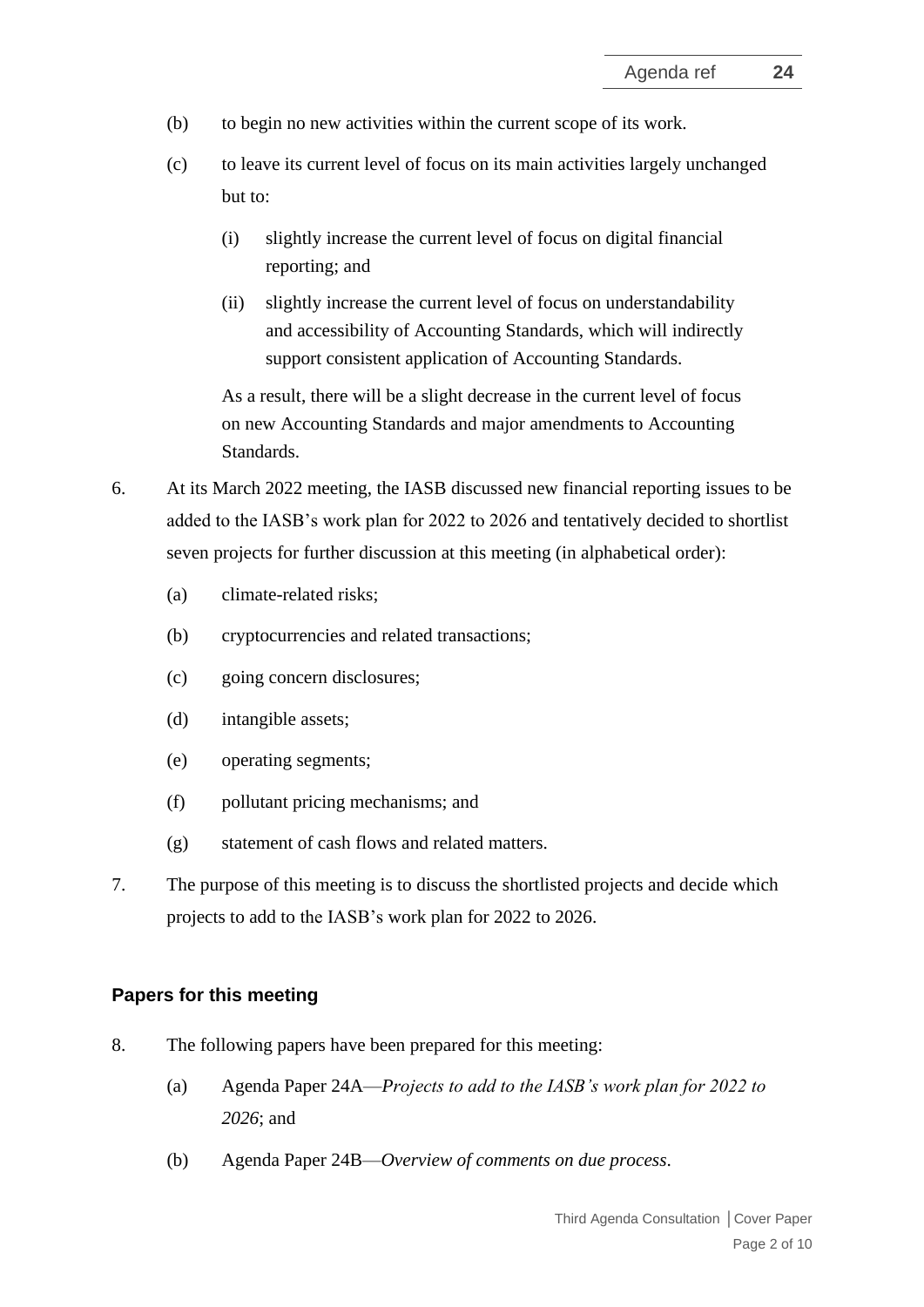9. For information only, Appendix A to this cover paper provides an update on some national standard-setters (NSS) strategic/agenda consultations since the December 2021 ASAF meeting. $1$ 

# **Next steps**

- 10. The final output of the agenda consultation will be a feedback statement summarising the feedback on the Request for Information and the IASB's activities and work plan for 2022 to 2026.
- 11. If the IASB agrees with the staff recommendation in Agenda Paper 24A about which projects to add to the work plan, this meeting concludes the IASB's deliberations of the feedback and decisions about its priorities and work plan for 2022 to 2026. Staff will begin drafting the feedback statement for the IASB members to review. Staff anticipate the following timetable:

| <b>Date</b>                 | Action                                                                                     |
|-----------------------------|--------------------------------------------------------------------------------------------|
| April $2022 -$<br>June 2022 | Develop a draft of the feedback statement and circulate for<br>the IASB members to review. |
| July 2022                   | Publish the feedback statement.                                                            |

<sup>&</sup>lt;sup>1</sup> For further details, see [Summary note of the Accounting Standards Advisory Forum](https://www.ifrs.org/content/dam/ifrs/meetings/2021/december/asaf/asaf-summary-note-dec-2021.pdf) held remotely on 9–10 December 2021.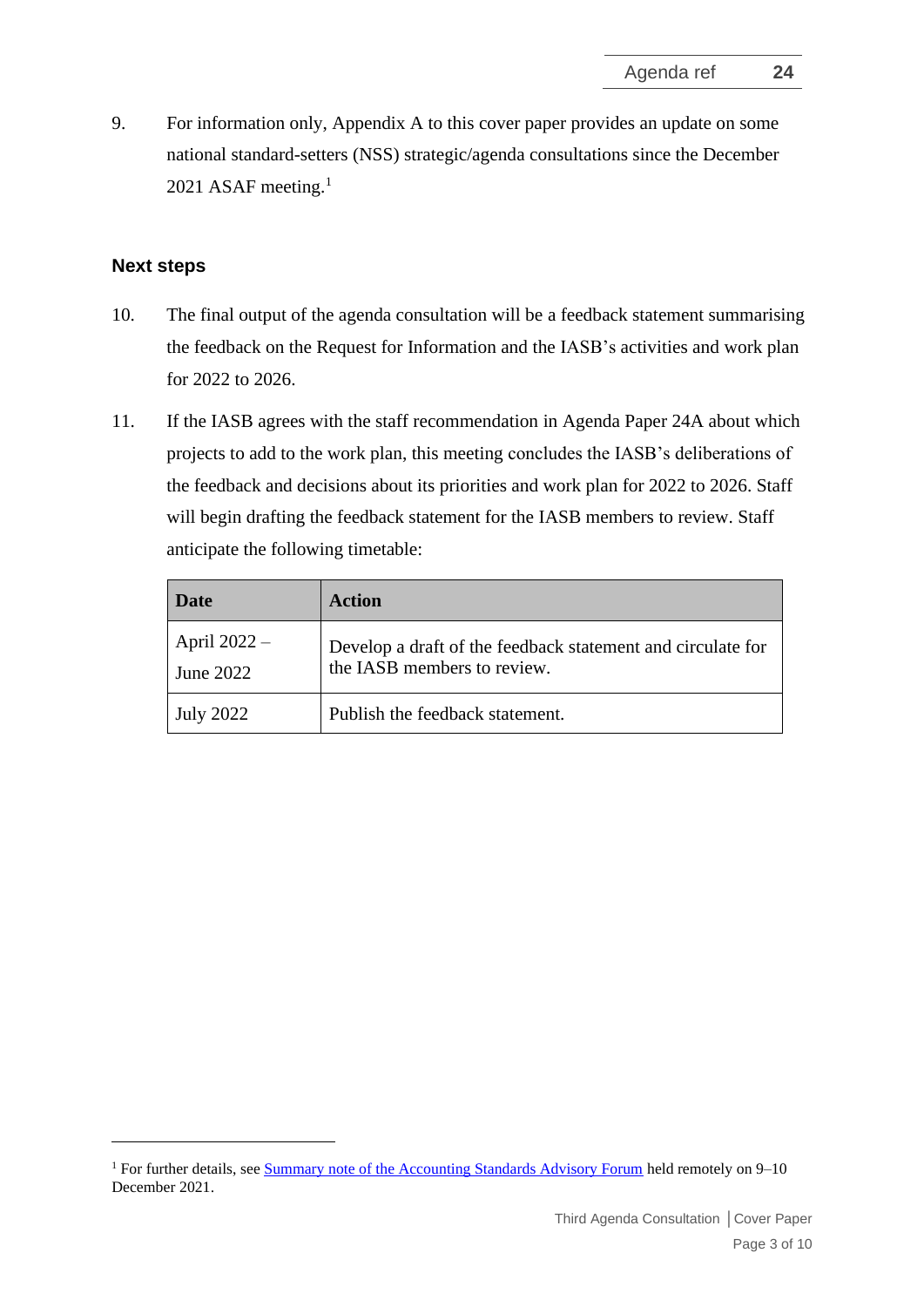# **Appendix A—Update on NSS's strategic/agenda consultations**

### *AASB's agenda consultation 2022–2026*

- A1. In September 2021, the Australian Accounting Standards Board (AASB) published Invitation to [Comment AASB Agenda Consultation 2022–2026](https://www.aasb.gov.au/admin/file/content105/c9/ITC46_10-21.pdf) with a comment deadline of 18 February 2022.
- A2. The purpose of the agenda consultation is to seek views from Australian constituents on the projects the AASB should be addressing that are primarily domestic in nature. The domestic work program of the AASB addresses financial reporting issues in relation to:
	- (a) public sector entities;
	- (b) not-for-profit (NFP) entities; and
	- (c) Australian-specific issues relating to for-profit entities.
- A3. In particular, the ITC included the following projects for stakeholder feedback:
	- (a) Inactive projects:
		- (i) remuneration reporting;
		- (ii) crowd-sourced equity funding;
		- (iii) definition of fundraising;
		- (iv) long term discount rates; and
		- (v) co-operatives and mutual entities.
	- (b) Potential standard-setting projects:
		- (i) sustainability reporting;
		- (ii) service performance reporting; and
		- (iii) digital financial reporting.
	- (c) Potential research projects:
		- (i) accounting standards research—encouraged disclosures: AASB 112 *Income Taxes* and tax transparency disclosures, and intangible asset recognition and measurement;
		- (ii) external reporting research—sustainability reporting and service performance reporting;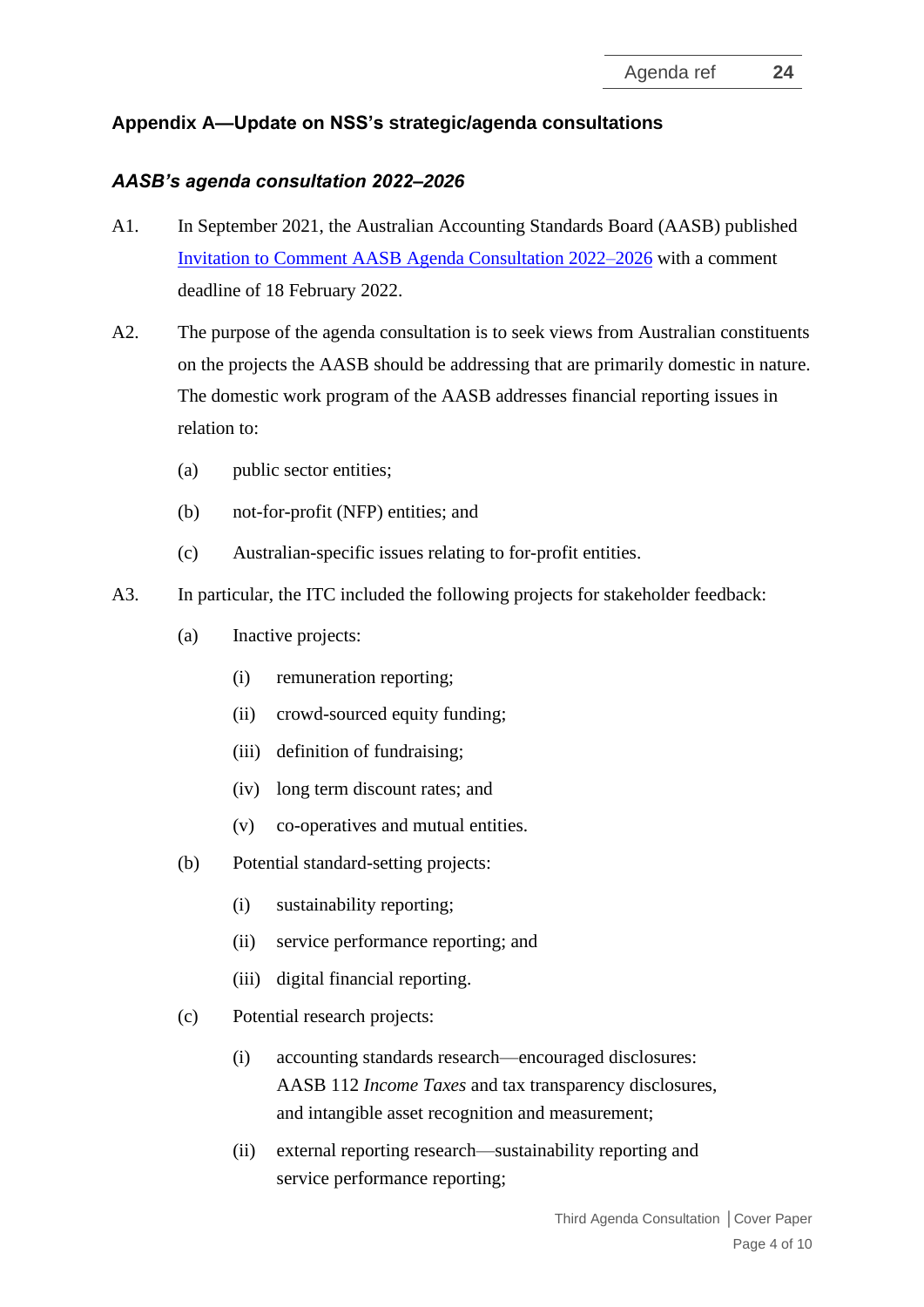- (iii) emerging technology and reporting research—digital financial reporting; and
- (iv) enhancing standard-setting process research—costs and benefits analysis.
- A4. At its meeting on 7 February 2022, the AASB discussed initial high-level themes arising from the feedback, including:
	- (a) Much of the feedback received is related to the sustainability reporting project. Almost all respondents support the AASB expanding its scope of activities to include sustainability reporting.
	- (b) There is mixed support for the AASB to facilitate digital financial reporting in Australia.
	- (c) The AASB should continue working on intangible assets as a research project, that may also potentially include addressing issues about digital assets and cloud computing.
	- (d) Income tax disclosures may require more guidance, including the AASB work on its draft guidance for tax transparency code.
	- (e) There are mixed views in the public sector that discount rates remain a current issue.
- A5. The AASB staff plans to:
	- (a) provide a feedback summary to the AASB in May 2022; and
	- (b) present AASB work program recommendations to the AASB and publish a Feedback Statement in the second half of 2022.

### *AcSB's strategic plan 2022–2027*

A6. The Canadian Accounting Standards Board's (AcSB) 2022–2027 draft strategic plan was published in May 2021 with a comment deadline of 15 October 2021. To meet the objective of enhancing the relevance of reported financial and non-financial information, the draft strategic plan proposed three main strategies: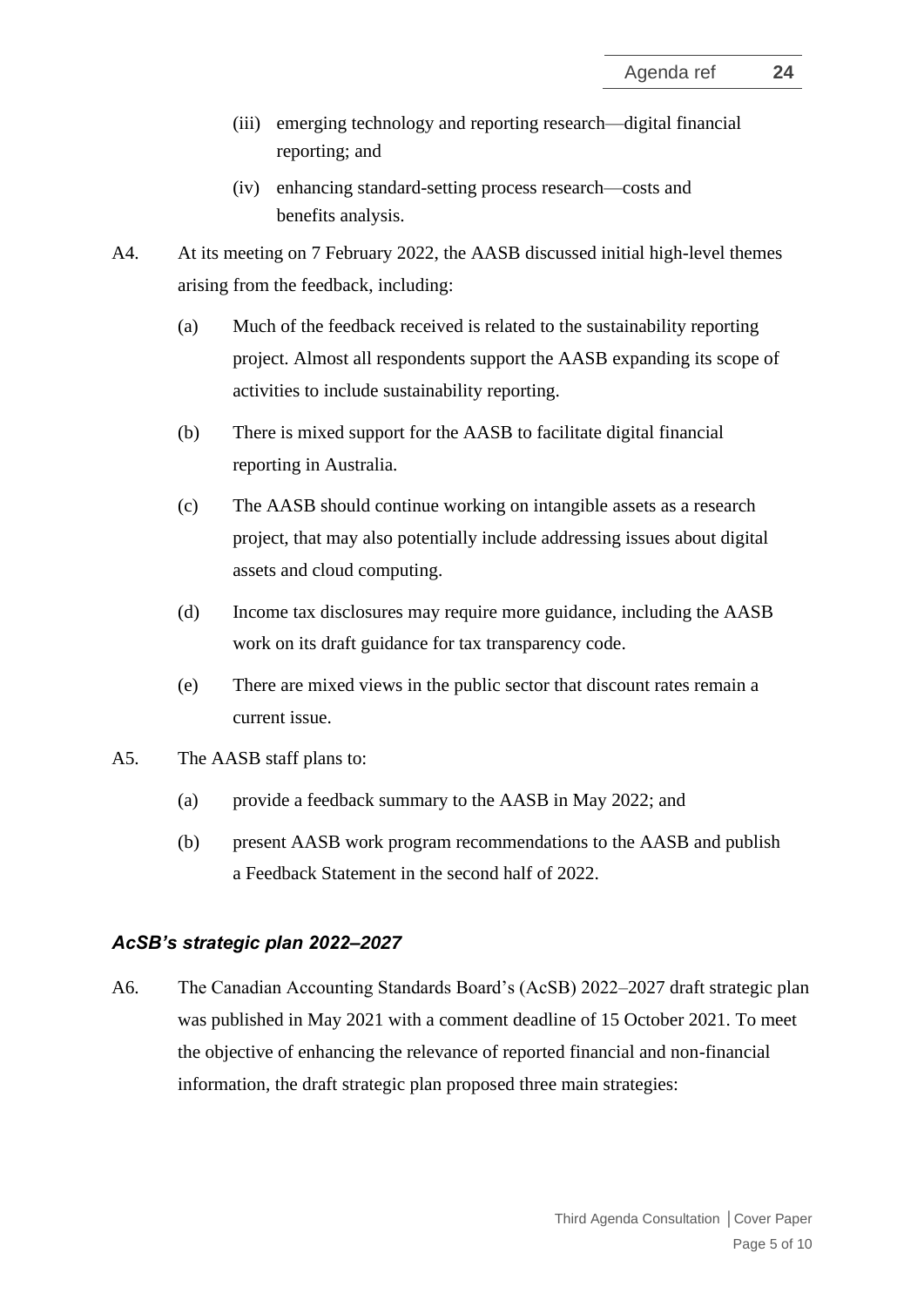- (a) to deliver relevant and high-quality accounting standards (for example, by identifying application issues through research and consultation with the AcSB's stakeholders);
- (b) to support improving the quality of reporting beyond traditional financial statements (for example, by working with the potential Canadian Sustainability Standards Board); and
- (c) to grow the AcSB's international influence (for example, by sharing the views of Canadian stakeholders globally).
- A7. The AcSB issued its final [2022-2027 Strategic Plan](https://www.frascanada.ca/en/acsb/about/strategic-plan) on 31 March 2022. Strategic plans set out the broad strategic objectives that will guide the AcSB in achieving its public interest mandate over a multi-year period. The Plan is focused on enhancing the relevance of financial information and supporting the improvement of nonfinancial information reported to stakeholders.
- A8. Implementation plans to execute the Strategic Plan are described in the AcSB's annual plans. The AcSB's [2022–2023 Annual Plan](https://www.frascanada.ca/en/acsb/about/annual-plan) was also published on 31 March 2022.

# *EFRAG's proactive research agenda*

- A9. EFRAG's future research activities depend on which projects its stakeholders identify as high priority and which projects the IASB will (or will not) add to its work plan. As per information presented to the EFRAG Financial Reporting Board (EFRAG FR Board) at its meeting on 4 April 2022, EFRAG Secretariat expects that the EFRAG FR Board will decide which projects to add to the proactive research agenda at its meeting in June  $2022<sup>2</sup>$ .
- A10. EFRAG is currently undertaking outreach with its stakeholders on the [Discussion](https://www.efrag.org/Assets/Download?assetUrl=%2Fsites%2Fwebpublishing%2FSiteAssets%2FBetter%2520information%2520on%2520intangibles%2520-%2520which%2520is%2520the%2520best%2520way%2520to%2520go.pdf)  [Paper Better Information on Intangibles –](https://www.efrag.org/Assets/Download?assetUrl=%2Fsites%2Fwebpublishing%2FSiteAssets%2FBetter%2520information%2520on%2520intangibles%2520-%2520which%2520is%2520the%2520best%2520way%2520to%2520go.pdf) Which Is the Best Way to Go?, which was published in August 2021 with a comment deadline of 30 June 2022. A feedback summary on this outreach is expected in September 2022.

<sup>2</sup> For further details, see [Technical Work Plan April 2022 -](https://www.efrag.org/Assets/Download?assetUrl=%2Fsites%2Fwebpublishing%2FMeeting%20Documents%2F2107261334151633%2F08-01%20-%20Technichal%20Work%20Plan%20-%20Board%2022-04-04.pdf) October 2022.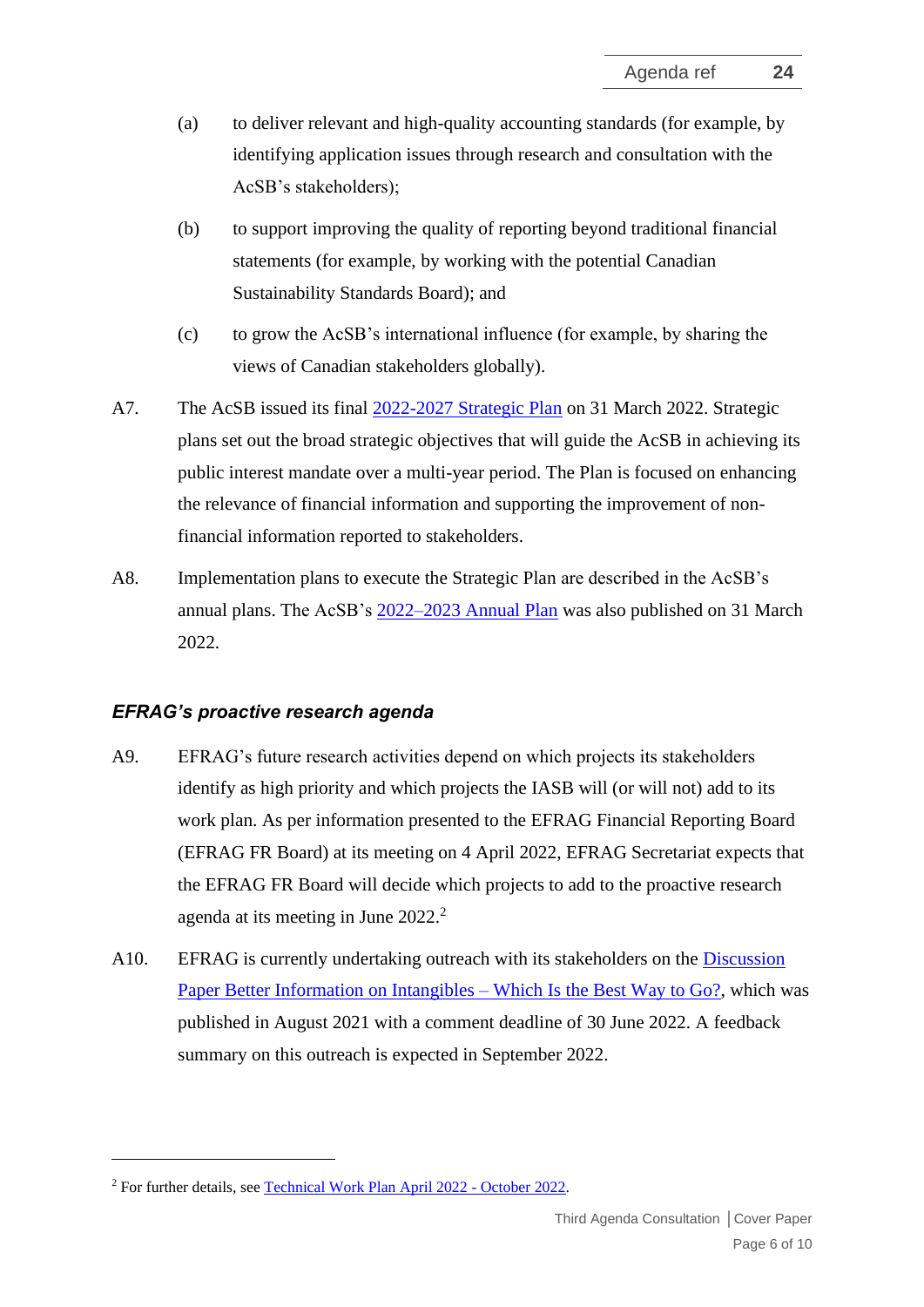- A11. At its meeting on 21–22 December 2021, EFRAG Financial Reporting Technical Expert Group (EFRAG FR TEG) discussed feedback on EFRAG's [Discussion Paper](https://www.efrag.org/Assets/Download?assetUrl=/sites/webpublishing/SiteAssets/EFRAG%20Discussion%20Paper-Accounting%20for%20Crypto-Assets%20%28Liabilities%29-%20July%202020.pdf#page=1)  [Accounting for Crypto-Assets \(Liabilities\): Holder and Issuer Perspective](https://www.efrag.org/Assets/Download?assetUrl=/sites/webpublishing/SiteAssets/EFRAG%20Discussion%20Paper-Accounting%20for%20Crypto-Assets%20%28Liabilities%29-%20July%202020.pdf#page=1) (Discussion Paper), which was open for consultation until 31 July 2021. EFRAG FR TEG also received a presentation on the key crypto-market developments after the discussion paper was issued and their possible implications for accounting requirements.<sup>3</sup>
- A12. At its meeting on 18–19 January 2022, EFRAG FR TEG discussed options for developing requirements in IFRS Accounting Standards to respond to the feedback received on the Discussion Paper.<sup>4</sup> At its meeting on 2 March 2022, the EFRAG FR Board discussed the [Recommendations and Feedback Statement](https://www.efrag.org/Assets/Download?assetUrl=%2Fsites%2Fwebpublishing%2FMeeting%20Documents%2F2107261328121760%2F05-02%20-%20Recommendations%20and%20Feedback%20Statement%20on%20EFRAG%27s%20DP%20Crypto-Assets%20%28Liabilities%29%20-%20EFRAG%20Board%2002-03-22.pdf) on the Discussion Paper and proposed some revisions. EFRAG expects to publish Recommendations and Feedback Statement in the first half of 2022.
- A13. At its meeting on 22–23 March 2022, EFRAG FR TEG discussed matters relating to EFRAG Research Project Variable and Contingent Consideration. EFRAG Secretariat expects to present the draft discussion paper to EFRAG FR Board in June 2022 and in September 2022 seek its approval for publication.<sup>5</sup>

# *FASB's 2021 agenda consultation*

- A14. At its meeting on 15 December 2021, the Financial Accounting Standards Board (FASB) discussed [stakeholder feedback](https://www.fasb.org/page/showpdf?path=BMHO20211215-2.pdf&title=December%2015,%202021%20FASB%20Board%20Meeting%20Handout) received on its June 2021 [Invitation to](https://www.fasb.org/Page/ShowPdf?path=ITC-Agenda_Consultation.pdf&title=INVITATION+TO+COMMENT%E2%80%94AGENDA+CONSULTATION&acceptedDisclaimer=true&Submit=)  [Comment,](https://www.fasb.org/Page/ShowPdf?path=ITC-Agenda_Consultation.pdf&title=INVITATION+TO+COMMENT%E2%80%94AGENDA+CONSULTATION&acceptedDisclaimer=true&Submit=) Agenda Consultation.
- A15. At that meeting and in response to the feedback, the FASB Chair [announced](https://www.fasb.org/page/getarticle?uid=fasb_MediaAdvisory12-15-21Body_0228221200) comprehensive changes to the FASB research agenda.<sup>6</sup> The FASB's research agenda is comprised of the following projects (in no particular order):

<sup>&</sup>lt;sup>3</sup> Se[e agenda papers](https://www.efrag.org/Meetings/2006231257410050/EFRAG-TEG-meeting-December-2021) for that meeting.

<sup>4</sup> Se[e agenda papers](https://www.efrag.org/Meetings/2107270955101567/EFRAG-TEG-meeting-January-2022) for that meeting.

<sup>&</sup>lt;sup>5</sup> Se[e agenda paper](https://www.efrag.org/Meetings/2107270958304630/EFRAG-FR-TEG-meeting-March-2022) for that meeting.

<sup>6</sup> The research agenda is established by the FASB chair and includes projects that may be added to the technical agenda in the future if consensus is reached by a majority of the Board members based on their evaluation of [established agenda criteria.](https://www.fasb.org/page/PageContent?pageId=/reference-library/agenda-requests.html)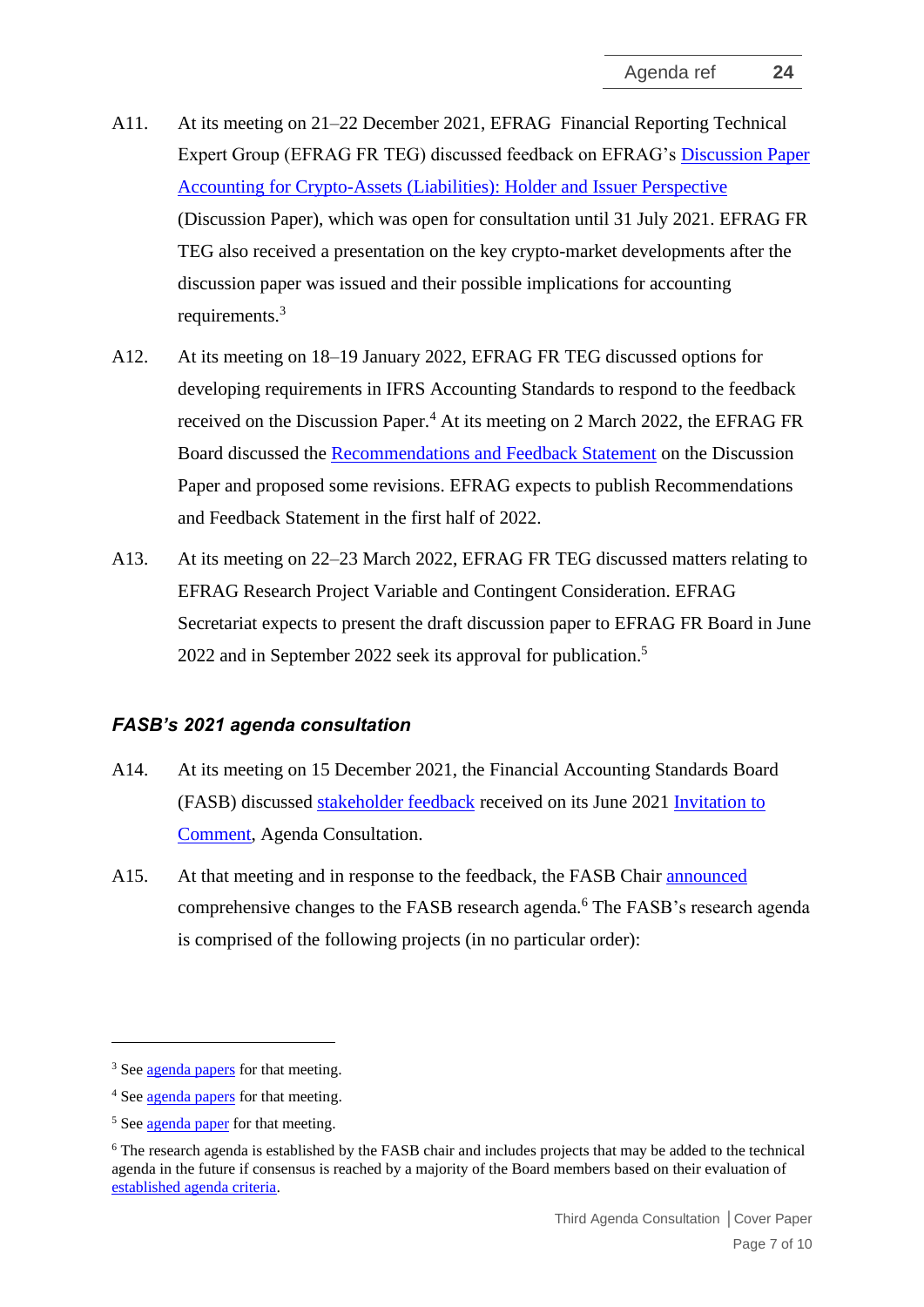- (a) Accounting for Exchange-Traded Digital Assets and Commodities—This research project will explore accounting for and disclosure of a subset of exchange-traded digital assets and exchange-traded commodities.
- (b) Accounting for and Disclosure of Intangibles—This research project will consider potential ways to improve the accounting for and disclosure of intangibles, including software costs, internally developed intangibles, and research and development.
- (c) Hedge Accounting Phase 2—This research project will seek stakeholder feedback that could bring further alignment of hedge accounting with risk management activities beyond the targeted improvements made to the hedge accounting model in Accounting Standards Update No. 2017-12, Derivatives and Hedging (Topic 815): Targeted Improvements to Accounting for Hedging Activities, and consider changes to the definition of a derivative.
- (d) Accounting for Financial Instruments with Environmental, Social, and Governance (ESG)-Linked Features and Regulatory Credits—This research project will explore accounting for and disclosure of financial instruments with ESG-linked features and regulatory credits.
- (e) Accounting for Government Grants, Invitation to Comment—This research project will solicit feedback on whether the requirements in IAS 20 *Accounting for Government Grants and Disclosure of Government Assistance* should be incorporated into GAAP.
- (f) Agenda Consultation—This research project will solicit feedback about the financial reporting issues that the Board should consider adding to its agenda and the priority of those issues.
- A16. At its meeting on 16 February 2022, the FASB discussed feedback on a project on its current technical agenda—Financial Performance Reporting—Disaggregation of Performance Information. The FASB decided to:
	- (a) revise the project objective, stating that the objective is to improve the decision usefulness of business entities' income statements through the disaggregation of certain expense captions.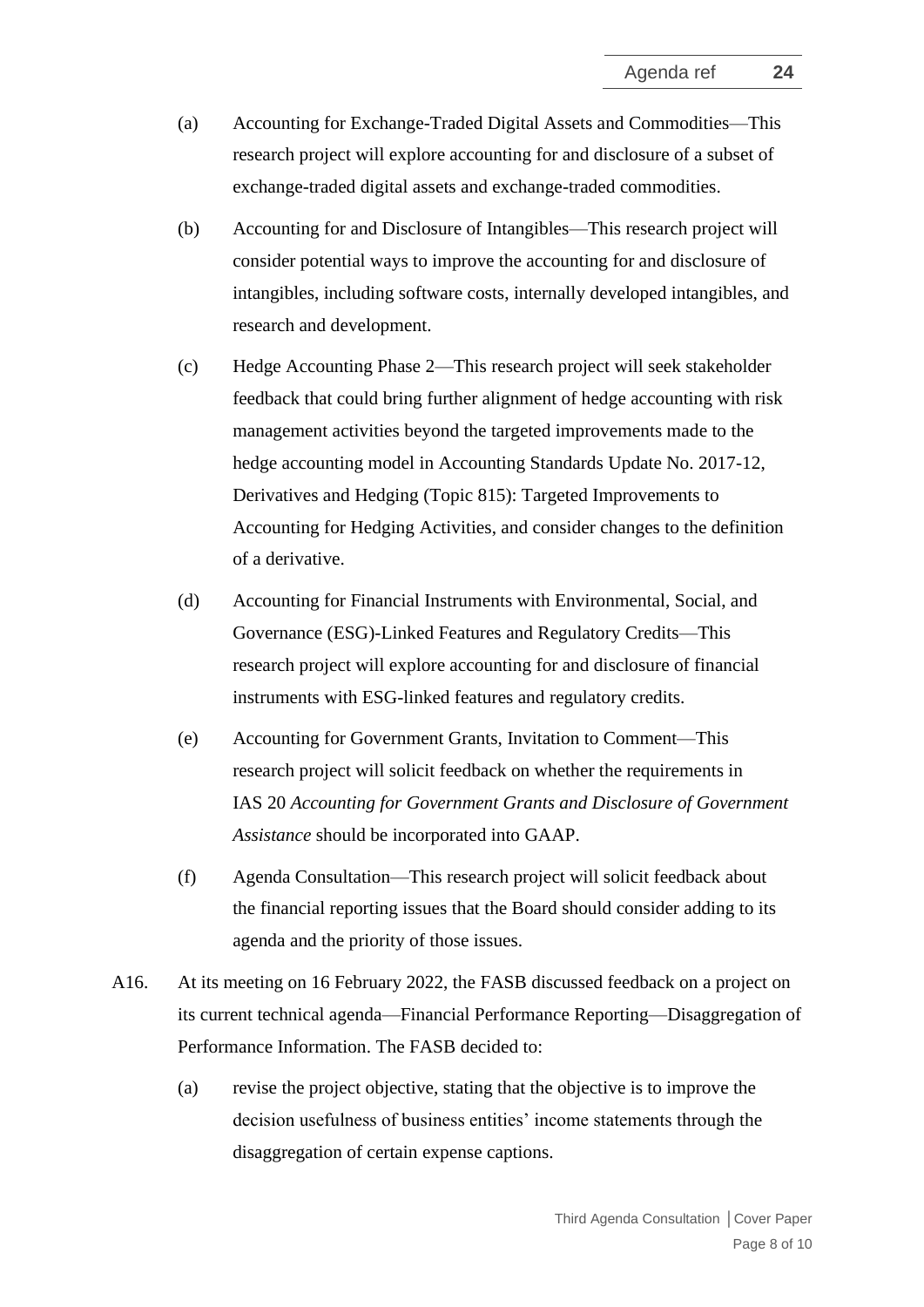- (b) establish a project scope that includes the following expense captions:
	- (i) selling, general, and administrative expenses;
	- (ii) cost of services and other cost of revenues; and
	- (iii) cost of tangible goods sold.
- A17. To reflect changes in the project's objective and scope, the project name has been changed to 'Disaggregation—Income Statement Expenses'. The FASB directed the staff to commence initial deliberations on the project under the new scope and objective, noting that [tentative decisions](https://www.fasb.org/page/showpdf?path=Tentative_Board_Decisions_Prior_to_February_16.pdf&title=Disaggregation%E2%80%94Income%20Statement%20Expenses:%20Tentative%20Board%20Decisions) made under the previous scope and objective would no longer apply.
- A18. At its meeting on 15 March 2022, Financial Accounting Standards Advisory Council (FASAC) discussed 2 research projects:
	- (a) Accounting for and Disclosures of Intangibles; and
	- (b) Accounting for Government Grants. 7
- A19. At its meeting on 23 March 2022, the FASB discussed recent feedback received, including feedback on its June 2021 Invitation to Comment, Agenda Consultation, and the next steps for the project Targeted Improvements to Income Tax Disclosures (formerly the Disclosure Framework: Disclosure Review—Income Taxes project). The FASB decided to:
	- (a) revise the project objective, stating that the objective is to improve the transparency and decision usefulness of income tax disclosures; and
	- (b) establish a project scope that primarily focuses on the following income tax information:
		- (i) income taxes paid; and
		- (ii) the rate reconciliation table. $8<sup>8</sup>$
- A20. At its meeting on 31 March 2022, the FASB Not-for-Profit Advisory Committee discussed several projects on the FASB's current research agenda, including:

 $<sup>7</sup>$  For further details, see the [meeting handout a](https://www.fasb.org/page/ShowPdf?path=FASAC-Public%20Materials-20220315.pdf&title=FASAC-Public%20Materials-20220315)nd the [meeting recap.](https://www.fasb.org/Page/PageContent?PageId=/about-us/advisory-groups/fasac/fasac-meeting-recap/fasac-meeting-recap-march-15-2022.html)</sup>

<sup>8</sup> For further details, see the [meeting handout.](https://www.fasb.org/page/showpdf?path=BMHO20220323.pdf&title=March%2023,%202022%20FASB%20Board%20Meeting%20Handout#page=11)